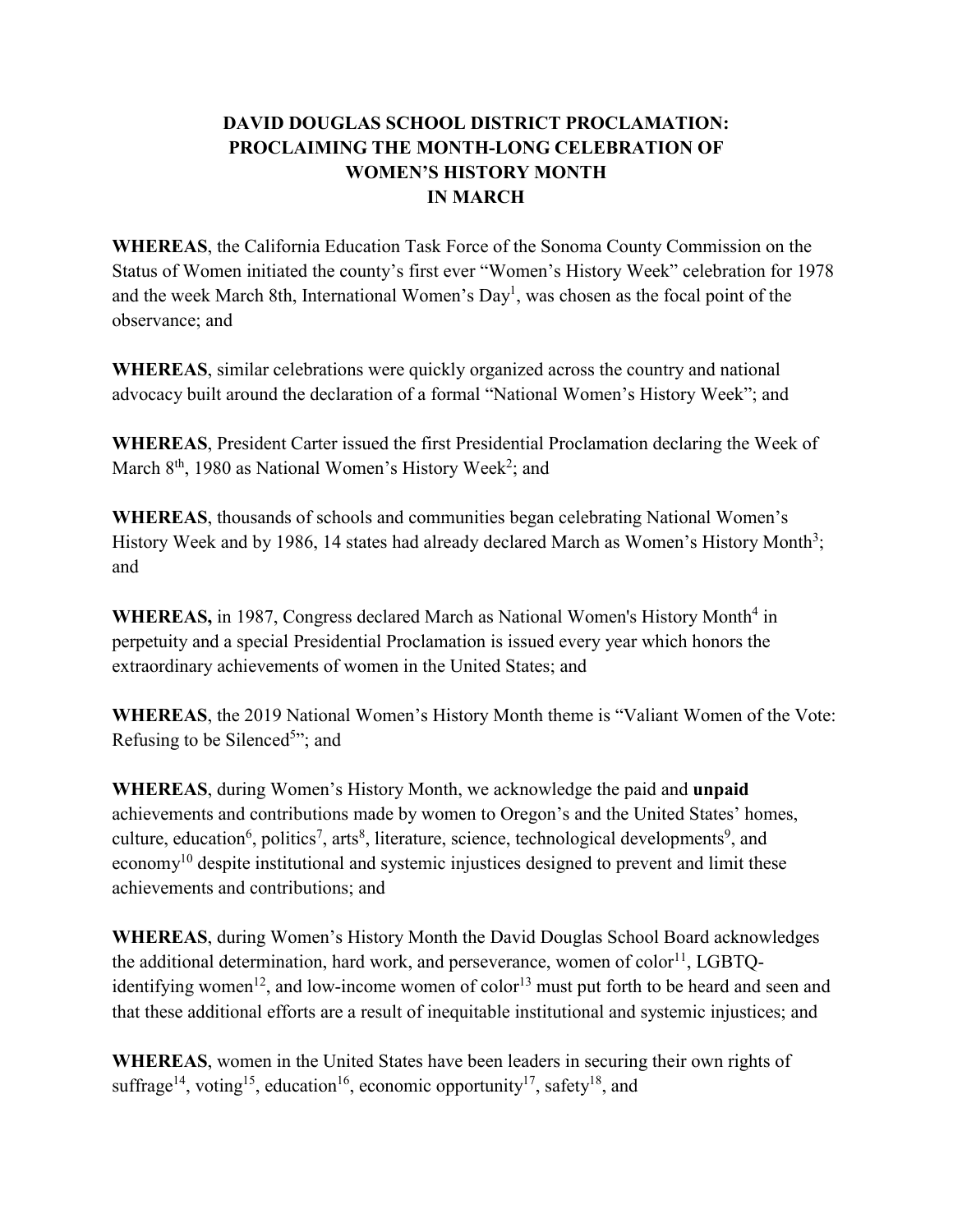**WHEREAS**, Women in the United States have also been leaders in the Abolitionist Movement<sup>19</sup>, the Labor Movement<sup>20</sup>, the Civil Rights Movement<sup>21</sup>, the #metoo & #blacklivesmatter movements<sup>22</sup>, and many other movements, creating a more fair and just society for all; and

**WHEREAS**, despite these contributions and leadership, the role of women of color in U.S. history has been consistently overlooked and undervalued, in the literature, teaching and study of American history<sup>23</sup>; and

**WHEREAS,** the persistence of the gender wage gap is shown by data released by the Census Bureau in 2018, showing in 2017 the median salaries for all full-time, year-round workers showed white women earned 77 cents for every dollar white men earned, Asian American women earned 85 cents, Native Hawaiian and Other Pacific Islander women made 62 cents, African American women earned 61 cents, American Indian and Alaska Native women earned 58 cents, and Hispanic women earned 53 cents; and  $24$ 

**WHEREAS,** women of color still experience higher rates of domestic violence, employment discrimination and harassment, bullying, and other safety issues than white women; and

**WHEREAS,** according to the Portland Housing Bureau's 2018 State of Housing report<sup>25</sup>, single mothers in Portland cannot afford a 2-bedroom rental unit in any neighborhood within the City of Portland; and

**WHEREAS**, 75.6 percent of white girls in the 2020-2021 four-year cohort graduated, 86.1 percent of Asian American girls graduated, 76.7 percent of Black girls graduated, 79.6 percent of Hispanic/Latinx girls graduated, 100 percent of Native American Indian and Alaska Native girls graduated, 37.5 percent of Pacific Islander girls graduated, and 83.3 percent of multiracial girls graduated; and

**WHEREAS**, the overall graduation rate of 78.5 % of the women student cohort in the 2020-2021 four-year cohort was higher than the men student cohort average percentage of 66.3%; and

**WHEREAS**, 33.9 percent of the women graduation cohort self-identify as white, 19.8 percent self-identify as Asian American, 11.8 percent self-identify as Black, 27.0 percent self-identify as Hispanic/Latinx, 0.3 percent self-identify as Native American Indian and Alaskan Native, 2.2 percent self-identify as Pacific Islander, and 5.0 percent self-identify as multi-racial; and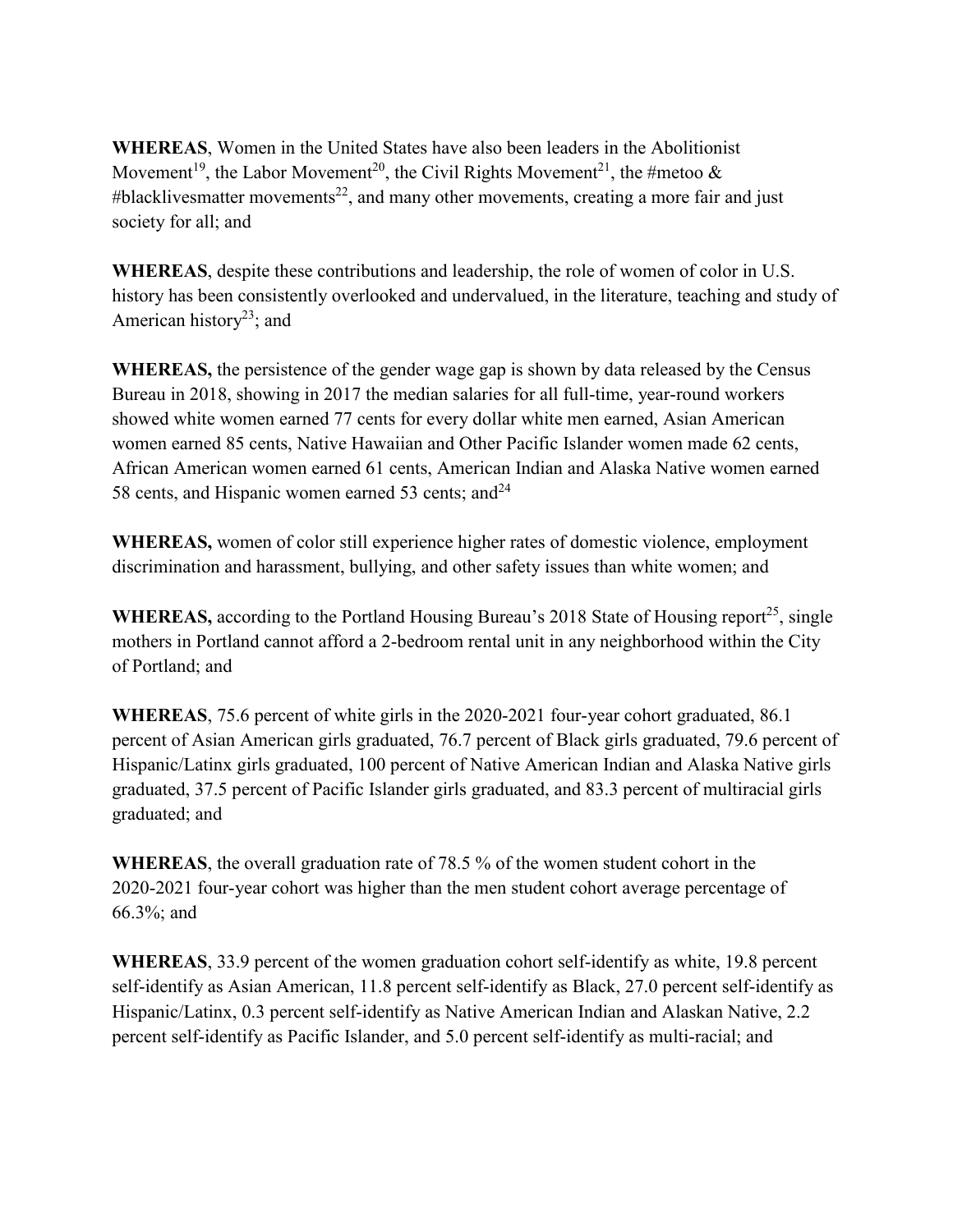**WHEREAS**, the David Douglas School District population of students who identify as girls of color and multiracial has increased over the past 10 years from 54.9 percent to 67.7 percent; and

**WHEREAS**, the educational and professional achievements of pregnant and parenting students are demonstrated by graduation data and by their enrollment in several university and technical programs post-graduation; and

**WHEREAS**, the Girls, Inc. and other student led groups organize and promote student success for girls; and

**WHEREAS**, 74.97 percent of the licensed workforce are women, 86.37 percent of which has self-identified as white women, 4.2 percent has self-identified as Asian American women, 0.47 percent has self-identified as Black women, 5.22 percent has self-identified as Hispanic/Latinx women, 0 percent has self-identified as Native American Indian and Alaskan Native women, 0.15 percent has self-identified as Pacific Islander women; and 3.48 percent has self-identified as Multiple Race; and

**WHEREAS**, 74.51 percent of the classified workforce are women, 74.2 percent of which has self-identified as white women, 5.4 percent has self-identified as Asian American women, 2.8 percent has self-identified as Black women, 10.8 percent has self-identified as Hispanic/Latinx women, 0.6 percent has self-identified as Native American Indian and Alaskan Native women, 0.6 percent has self-identified as Pacific Islander women, and 5.6 percent self-identified as Multiple Race; and

**WHEREAS**, 61.19 percentage of district leadership staff (supervisors, managers, principals) has self-identified as women; and

**WHEREAS**, six of the seven Board of Directors for the David Douglas School District selfidentify as women and both members of board leadership (Chair and Vice Chair) self-identify as women<sup>[26]</sup>; and

**WHEREAS**, 100 percent of classified executive board and 100 percent of certified executive board have self-identified as women. Currently there are no building representatives; and

**WHEREAS**, 82% percent of the ASB student leadership has identified as girls; and

**WHEREAS**, the David Douglas School District is committed to and advocates for equal educational, professional, and social opportunities for women and girls, and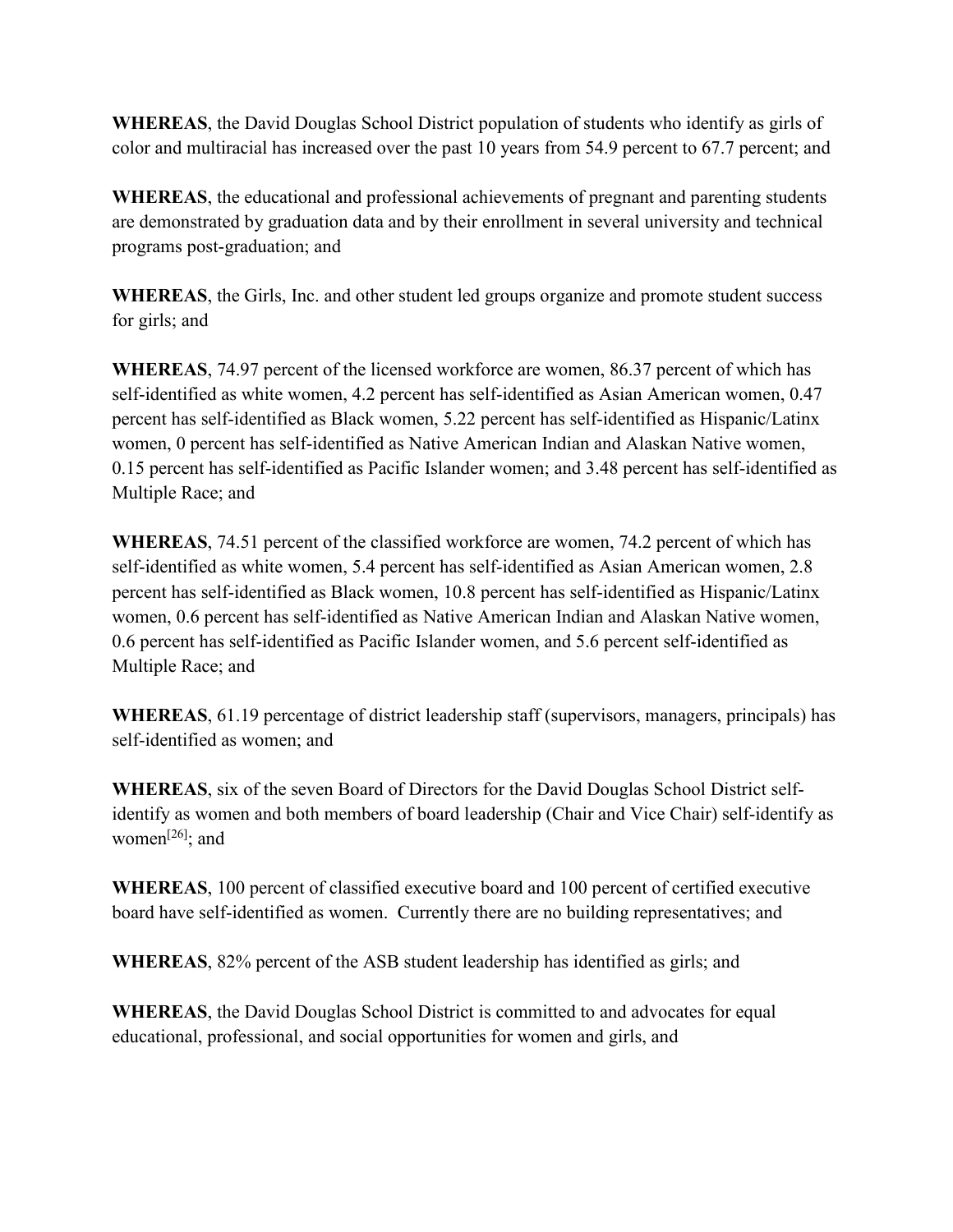**WHEREAS**, the District collaborates and partners with community-based organizations to form strong relationships in a culturally appropriate way and to provide the space for feedback and guidance to district leaders on improving outcomes and opportunities for women and girls in the District; and

**WHEREAS**, the District engages with several stakeholders and organizations to support awareness-building and development of focus on the accomplishments made by women and girls and further recognizes the efforts of those organizations within the District that strive to improve the quality of life for women and girls through advocacy, creating safe living environments, community engagement, outreach and inclusion.

**NOW, THEREFORE**, I, Stephanie D. Stephens, Chair of the David Douglas School Board of Directors, do hereby proclaim March  $1<sup>st</sup>$  through March  $31<sup>st</sup>$ , 2022 to be

## **WOMEN'S HISTORY MONTH**

in the David Douglas School District.

**BE IT FURTHER RESOLVED** that the David Douglas School Board of Directors strongly encourages our staff and community to observe, recognize, and celebrate the culture, heritage, and contributions of women and girls to our country, our state, our cities, and our schools.

Signed:

 $\overline{\phantom{a}}$  $\mathcal{Q}(\mathcal{U}\mathcal{U})=\mathcal{Q}(\mathcal{U})$ 

Chair, David Douglas School District Board

- [3] [https://www.ajc.com/news/national/national-women-history-month-what-when-did-begin-who-being-honored](https://www.ajc.com/news/national/national-women-history-month-what-when-did-begin-who-being-honored-this-year/jWxQxse6TMNUAdW7w58YQM/)[this-year/jWxQxse6TMNUAdW7w58YQM/](https://www.ajc.com/news/national/national-women-history-month-what-when-did-begin-who-being-honored-this-year/jWxQxse6TMNUAdW7w58YQM/)
- [4] [https://www.loc.gov/law/help/commemorative-observations/women\\_history.php](https://www.loc.gov/law/help/commemorative-observations/women_history.php)
- [5] <https://nationalwomenshistoryalliance.org/2021-theme/>
- [6] [http://hepg.org/her-home/issues/harvard-educational-review-volume-67-issue-4/herarticle/the-history-of-women](http://hepg.org/her-home/issues/harvard-educational-review-volume-67-issue-4/herarticle/the-history-of-women-in-education_202)[in-education\\_202](http://hepg.org/her-home/issues/harvard-educational-review-volume-67-issue-4/herarticle/the-history-of-women-in-education_202)
- [7] <https://www.cawp.rutgers.edu/facts/milestones-for-women>
- [8[\]](https://www.cawp.rutgers.edu/facts/milestones-for-women) <https://nmwa.org/advocate/get-facts>

<sup>[1]</sup> <https://www.internationalwomensday.com/About>

<sup>[2]</sup> <https://nationalwomenshistoryalliance.org/womens-history-month/womens-history-month-history/>